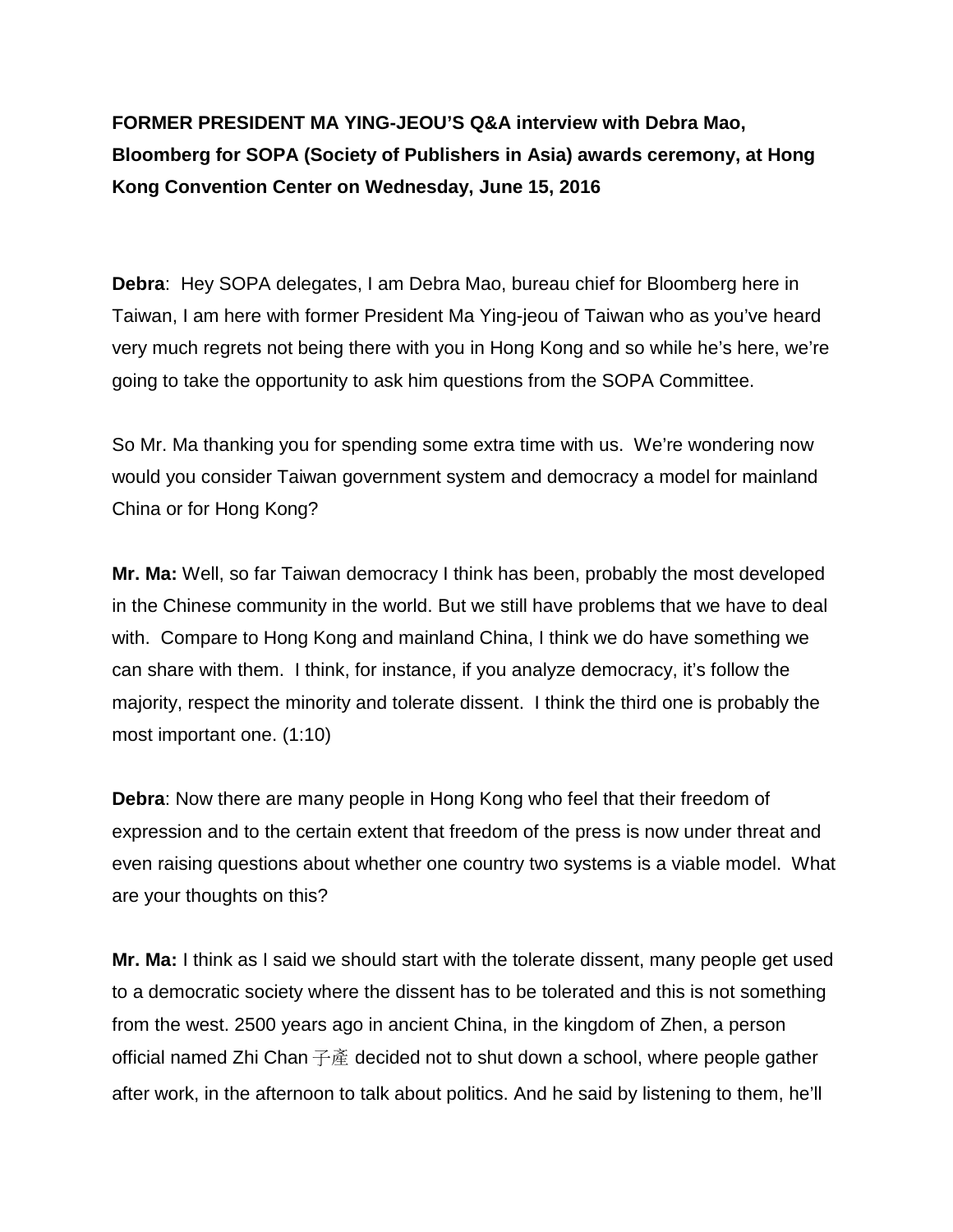learn something, and so he decided not to shut it down. And this is very good example for Hong Kong and for mainland China. The whole story is called 子產不毀鄕校 (2:25). Mr. Zhi Chan refused to shut down the country school. This is something I always emphasize, because this is not an imported idea, this is 100% indigenous. So I think maybe we should re-read the whole story and learn from the wisdom of our ancestors. (2:50)

**Debra**: So when Beijing says, it's a western concept. **Mr. Ma:** No no, not a case. (2:53)

**Debra**: And with China's presence influence in the world getting larger, how important is the freedom for the people of Hong Kong and Taiwan to freely express their art and their language and their freedom to publish their ideas, and I know you mentioned Orthodox characters earlier, can you say more about the importance of that?

**Mr. Ma:** Well, before that the advent of the simplified characters, the orthodox Chinese characters, have been used for thousands of years, a very important tradition of our culture. The change that took place on mainland China certainly have a lot of impact on the language itself.

I think the best way is not to enlarge the dichotomy, but rather we should take an inclusive view of the whole. Just recently Taiwan and Mainland scholar cooperate to publish a dictionary of Orthodox and Simplified characters. They collected more than 100,000 entries, and the most important style they juxtaposed the simplified and orthodox characters, so that people would get used to that. If you look at the essence, the difference isn't that great, so you could always find a way, to be inclusive and not exclusive. (4:29)

**Debra**: And finally going into the US politics now, is there any advice you would give to the next US President whether it be Donald Trump or Hillary Clinton on how to handle the South China Sea? (4:47)